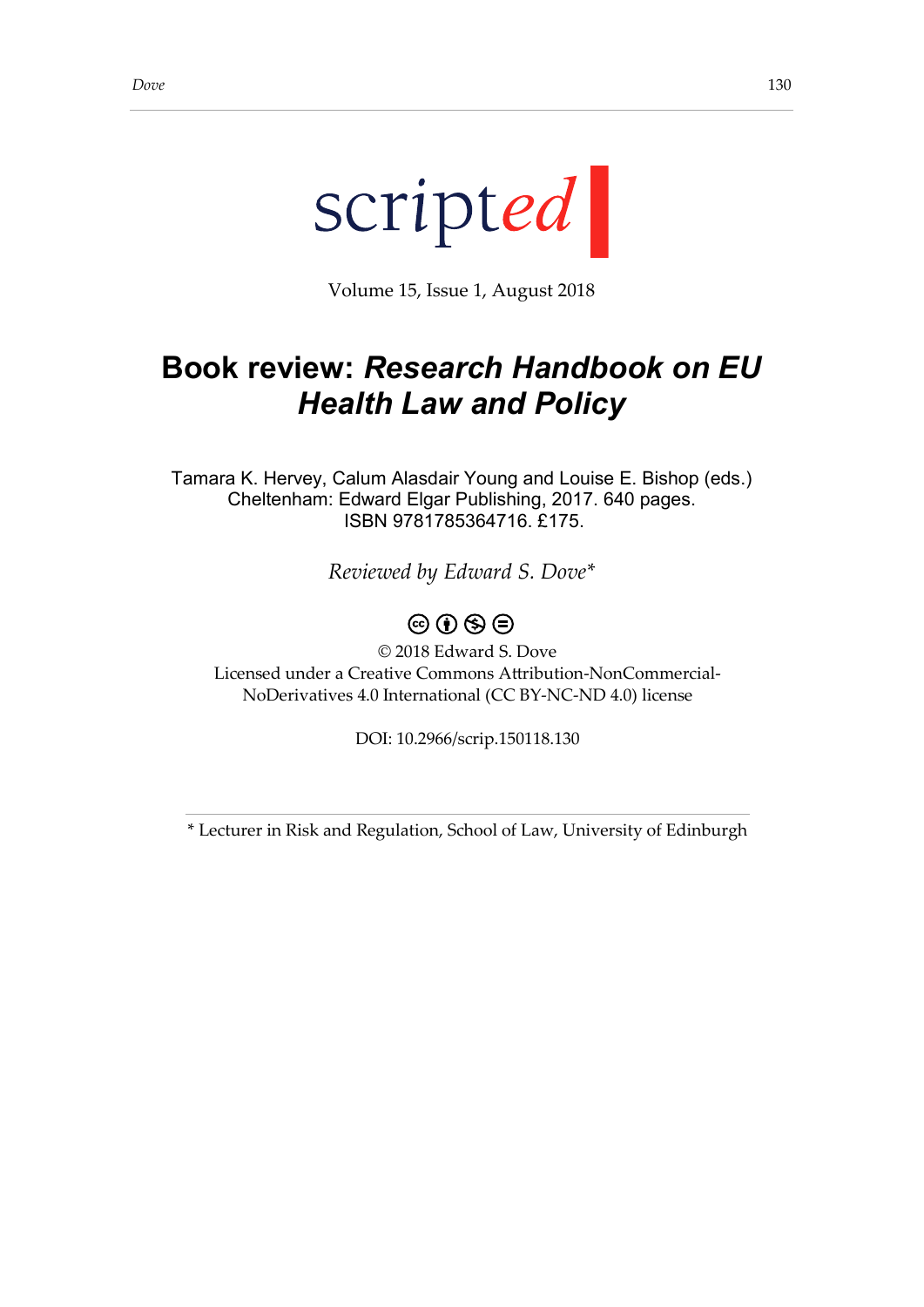In this new edition to Edward Elgar Publishing's "Research Handbooks in European Law" series, Tamara Hervey, Calum Young, and Louise Bishop, all of Sheffield Law School, bring together a panoply of leading EU legal scholars who unpack different aspects of EU health law and policy in 19 chapters. The editors completed this book shortly after the Brexit referendum in June 2016, and the impact of that referendum result is palpably felt at different points across these 600 pages. Foremost, it is felt in the Foreword from Martin McKee, Professor European Public Health at the London School of Hygiene & Tropical Medicine, who writes pointedly in his opening sentence that: "No one, following the events of early 2016, can be in any doubt of the need for a book that explains important aspects of European Union policy. The United Kingdom engaged in a debate on its relationship with Europe that revealed a profound degree of ignorance of all things European" (p. xi). In many ways, then, this *Research Handbook on EU Health Law and Policy* can be treated as an educational tool — particularly for those in the UK — to uncover the EU's growing contributions to health law and policy, though one is doubtful how many Brexit voters will read this book or any other book in the Elgar European Law series. Indeed, this *Research Handbook* is not geared primarily to a UK populace ignorant "of all things European". Instead, it has a broader purpose. As the editors observe, "[w]hatever the future relationship between the UK and the EU, and whichever way the EU itself develops, the EU's involvement with health law and policy will continue" (p. 1). What the editors seek to do is offer, from a variety of disciplinary perspectives, including law, political science, policy studies, and sociology, 1) expert views on the current status of EU health law and policy, and 2) horizon scanning on what future directions they may take. This is a book aimed at readers interested in European health law and policy on a continental level, EU institutional level, and indeed even a global level.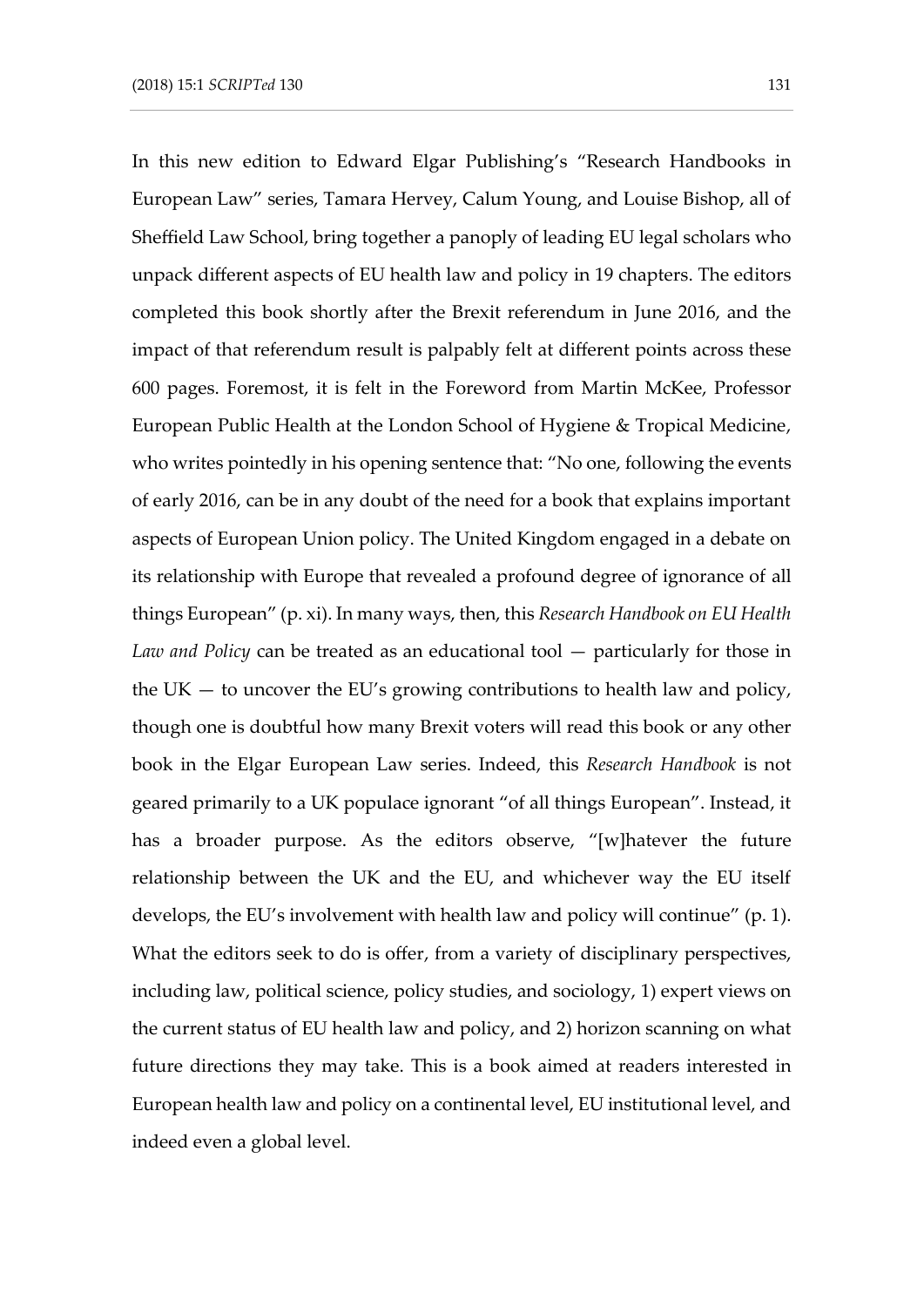Not surprisingly in such a large edited collection, some chapters are stronger than others, and several shine with their adept analysis and clear writing. Foremost, the editors provide a brilliant and beautifully written introduction. Hervey, Young, and Bishop discern three broad themes in their book:

- "Fractured decision-making, leading to policy ineffectiveness or incoherence" (p. 6). That is, pursuing health agendas within the EU's institutional structures is "complicated by the actors and the decisionmaking processes involved" (p. 6), which are dispersed among different institutional settings.
- "The place of 'science' and 'innovation' in EU health law and policy" (p. 7). As several of the contributing authors suggest, the EU has struggled to balance effectively the (societal) desire to enable novel technological developments and protecting the interests and welfare of patients, health systems, and others.
- "The fragility and frustrated potential of EU health law and policy, and yet its remarkable durability [:] …although EU health law and policy may be seen as long-standing, it is also seen as precarious" (p. 9). Related to the second theme, here the editors highlight concerns with constitutional asymmetry in EU law, where "the logic of the market stands in a hierarchical relationship above other logics" (p. 9), i.e. health may stand in a non-equal relationship to market-based values.

The editors suggest that one potential direction in EU health law and policy is an increased focus on human rights — which would see the protection and promotion of health as a central value of EU law and policy (pp. 10-11).

Excellent chapters include Mary Guy and Wolf Sauter's chapter (Chapter 1) on "The history and scope of EU health law and policy". Guy and Sauter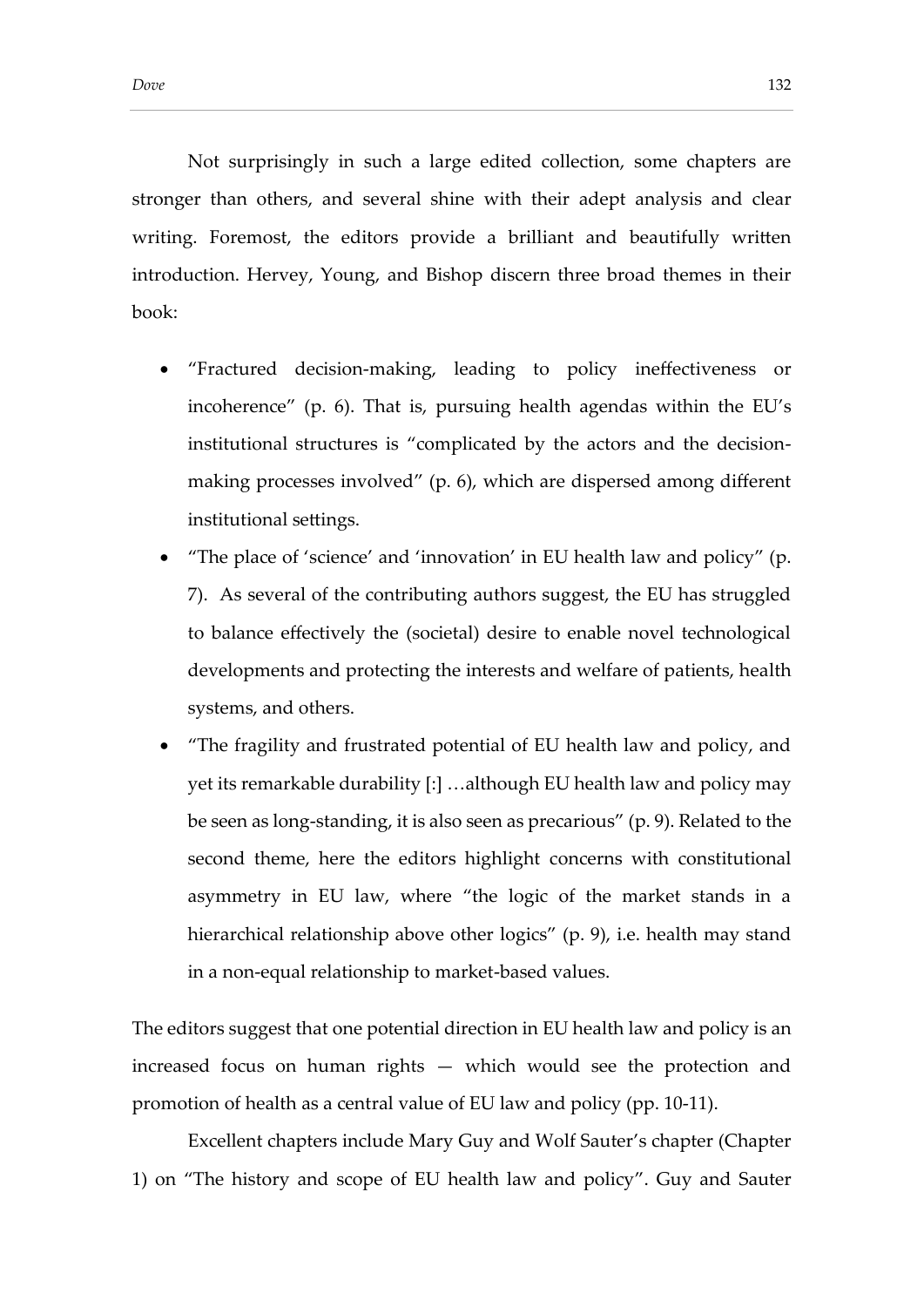explore the nature of EU health law and policy, query how their scope has developed within the broader context of EU law/integration, and chart their possible direction of travel. The authors divide their historical account into three periods: 1957-2002; 2002-2007; and 2007-present. As they note, the 1957 Rome Treaty contained no explicit references to health, with the exception of public health, as a justification for restrictions on free movement. The first piece of EU legislation pertaining to public health was on food safety, with a Directive on colourants in foodstuffs being adopted in 1962. From 1992 onwards, they argue that the EU witnessed a high point of integration of health into EU policies with "the scope for health rights  $[...]$  significantly expanded" (p. 29). Even in the post-Lisbon period, defined by "political malaise" and (a lessening) "persistent economic downturn", "the integration of health into EU policies continues" (p. 32). Looking to the future, Guy and Sauter observe two key related trends: demographic ageing and the shift towards chronic health conditions. This will lead to spiralling costs in health systems. The authors equivocate as to whether this will result mainly in cost cutting or in new and/or common solutions across the EU.

A second excellent chapter worth highlighting is Markus Frischhut and Scott L. Greer's chapter on "EU public health law and policy — communicable diseases", which opens Part IV on Public Health (and which, in my opinion, is the strongest Part of the *Research Handbook*). Here, Frischhut and Greer present the historic development of EU communicable disease control law and policy since the 1990s. They write with noted disappointment that the EU hitherto has been a weak actor in public health law. This is largely "because it lacks coercive capabilities such as quarantine or distributive powers such as vaccination programmes". However, they write more optimistically that with the strength of its human rights law and its "increasing role in setting norms of good practice for public health", it is "increasingly, slowly, being drawn into the debates about